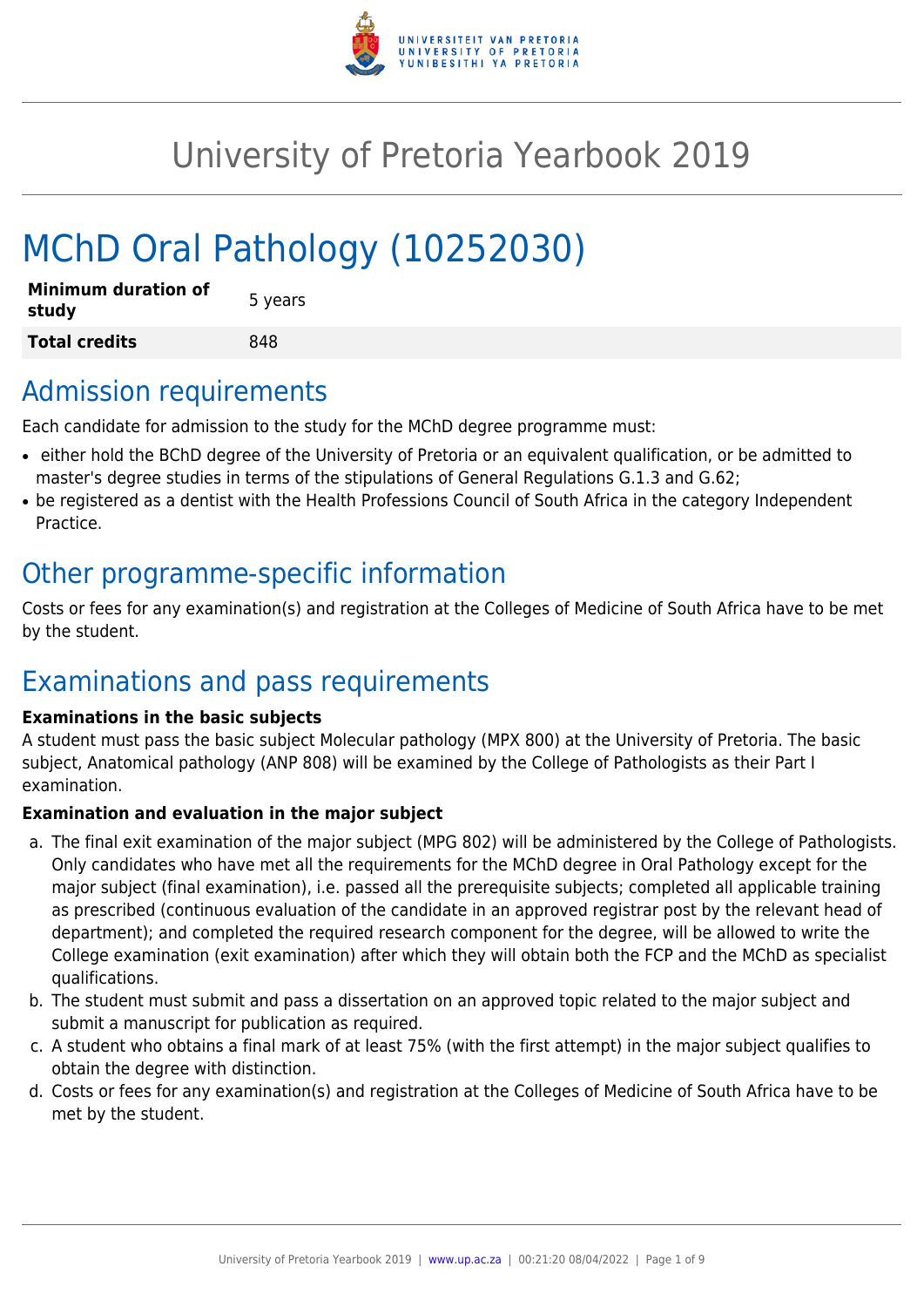

# Exemption

Exemption may be granted by the Dean, on the recommendation of the relevant head of department by virtue of comparable training and/or experience in terms of the requirements of School Regulations, with the proviso that exemption from the examination and evaluation in the major subject may not be granted.

**Please note**: The regulations of the Health Professions Council of South Africa, as published in the Government Gazette No. 4631 of 11 January 1991 – Notice No. R.40 (as amended), will be used as a criterion in determining the period of exemption.

## Pass with distinction

A student who obtains a final mark of at least 75% (with the first attempt) in the major subject qualifies to obtain the degree with distinction.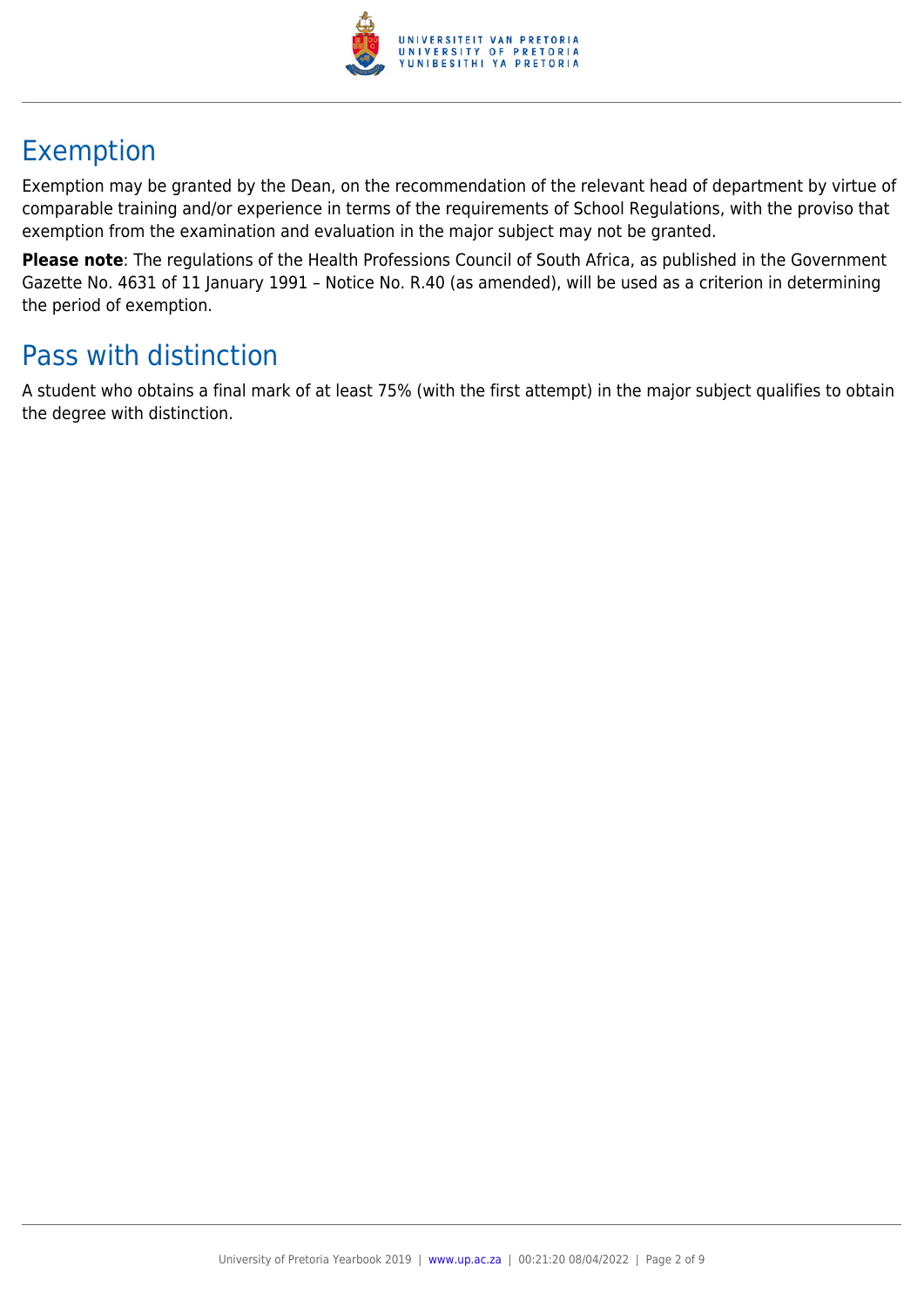

**Minimum credits: 668**

### **Core modules**

#### **Anatomical pathology 808 (ANP 808)**

| <b>Module credits</b>         | 48.00                          |
|-------------------------------|--------------------------------|
| <b>Prerequisites</b>          | No prerequisites.              |
| <b>Language of tuition</b>    | Module is presented in English |
| <b>Department</b>             | Anatomical Pathology           |
| <b>Period of presentation</b> | Year                           |

#### **Ethics and human rights 800 (EHR 800)**

| <b>Module credits</b>         | 0.00                           |
|-------------------------------|--------------------------------|
| <b>Prerequisites</b>          | No prerequisites.              |
| Language of tuition           | Module is presented in English |
| <b>Department</b>             | School of Dentistry            |
| <b>Period of presentation</b> | Year                           |

#### **Oral pathology 802 (MPG 802)**

| <b>Module credits</b>         | 500.00                          |
|-------------------------------|---------------------------------|
| <b>Prerequisites</b>          | No prerequisites.               |
| Language of tuition           | Module is presented in English  |
| <b>Department</b>             | Oral Pathology and Oral Biology |
| <b>Period of presentation</b> | Year                            |

#### **Dissertation: Oral pathology 891 (MPG 891)**

| <b>Module credits</b>             | 180.00                          |
|-----------------------------------|---------------------------------|
| <b>Language of tuition</b>        | Module is presented in English  |
| <b>Department</b>                 | Oral Pathology and Oral Biology |
| <b>Period of presentation</b>     | Year                            |
| Malacular ratheland 000 (MDV 000) |                                 |

#### **Molecular pathology 800 (MPX 800)**

| <b>Module credits</b> | 120.00                                            |
|-----------------------|---------------------------------------------------|
| <b>Prerequisites</b>  | No prerequisites.                                 |
| <b>Contact time</b>   | 1 discussion class per week, 1 practical per week |
| Language of tuition   | Module is presented in English                    |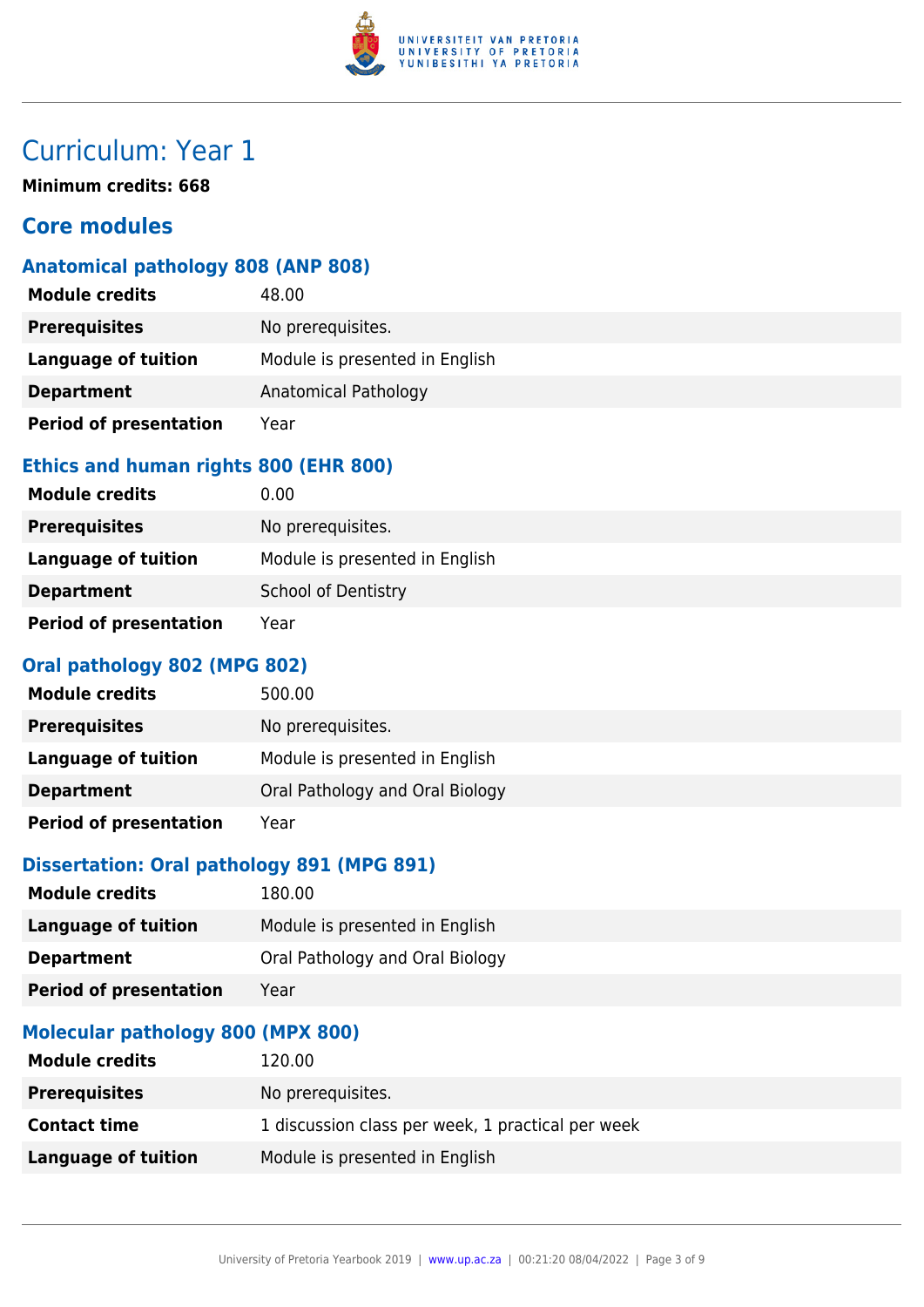

| <b>Department</b> | Oral Pathology and Oral Biology |
|-------------------|---------------------------------|
|-------------------|---------------------------------|

**Period of presentation** Year

### **Applied research methodology 802 (TNM 802)**

| <b>Module credits</b>         | 0.00                                |
|-------------------------------|-------------------------------------|
| <b>Language of tuition</b>    | Module is presented in English      |
| <b>Department</b>             | <b>Health Sciences Deans Office</b> |
| <b>Period of presentation</b> | Year                                |
| <b>Module content</b>         |                                     |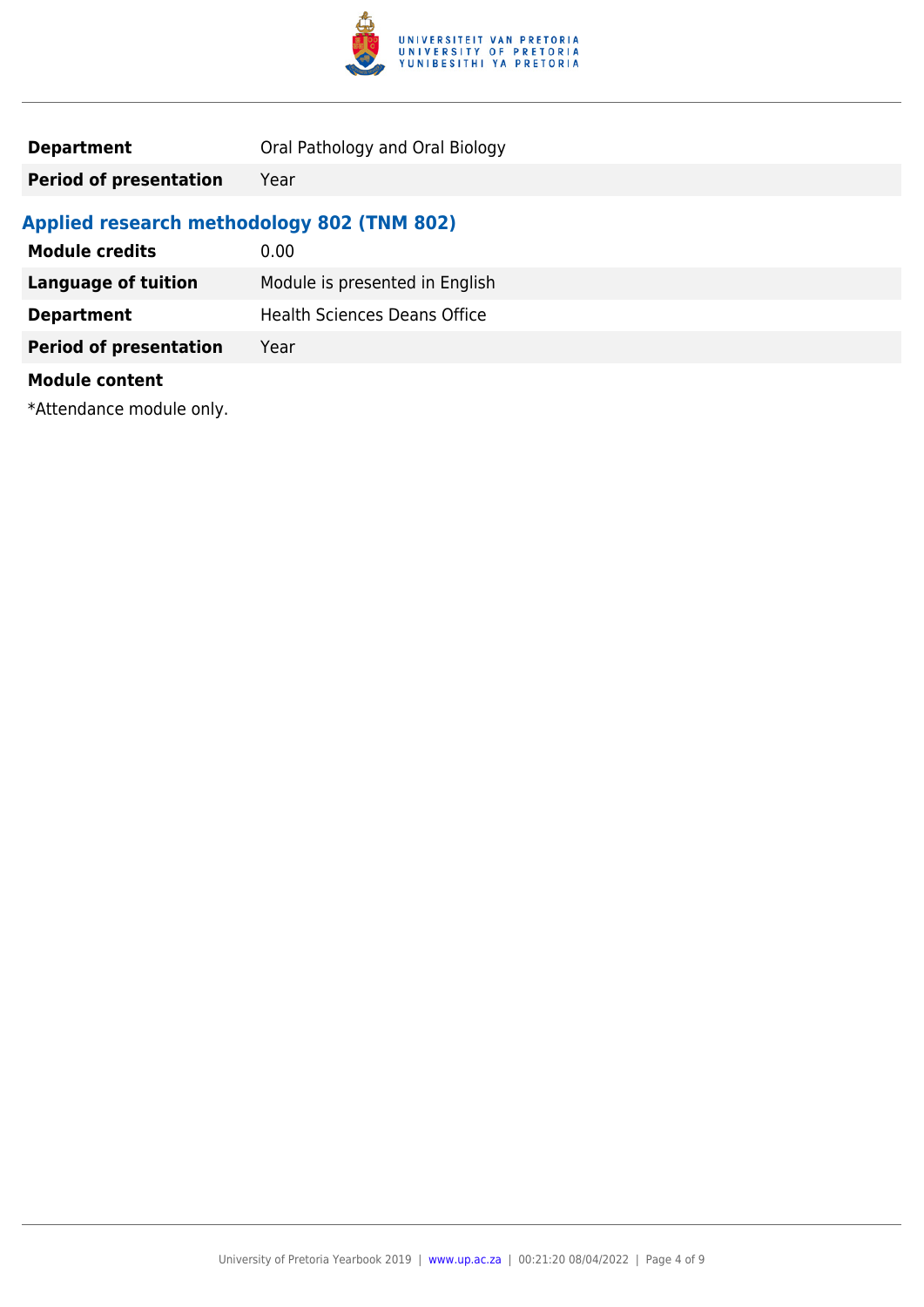

**Minimum credits: 668**

### **Core modules**

### **Anatomical pathology 808 (ANP 808)**

| <b>Module credits</b>         | 48.00                          |
|-------------------------------|--------------------------------|
| <b>Prerequisites</b>          | No prerequisites.              |
| <b>Language of tuition</b>    | Module is presented in English |
| <b>Department</b>             | Anatomical Pathology           |
| <b>Period of presentation</b> | Year                           |

#### **Ethics and human rights 800 (EHR 800)**

| <b>Module credits</b>         | 0.00                           |
|-------------------------------|--------------------------------|
| <b>Prerequisites</b>          | No prerequisites.              |
| Language of tuition           | Module is presented in English |
| <b>Department</b>             | <b>School of Dentistry</b>     |
| <b>Period of presentation</b> | Year                           |

#### **Oral pathology 802 (MPG 802)**

| <b>Module credits</b>         | 500.00                          |
|-------------------------------|---------------------------------|
| <b>Prerequisites</b>          | No prerequisites.               |
| Language of tuition           | Module is presented in English  |
| <b>Department</b>             | Oral Pathology and Oral Biology |
| <b>Period of presentation</b> | Year                            |

#### **Dissertation: Oral pathology 891 (MPG 891)**

| <b>Module credits</b>             | 180.00                          |
|-----------------------------------|---------------------------------|
| <b>Language of tuition</b>        | Module is presented in English  |
| <b>Department</b>                 | Oral Pathology and Oral Biology |
| <b>Period of presentation</b>     | Year                            |
| Malacular ratheland 000 (MDV 000) |                                 |

#### **Molecular pathology 800 (MPX 800)**

| <b>Module credits</b> | 120.00                                            |
|-----------------------|---------------------------------------------------|
| <b>Prerequisites</b>  | No prerequisites.                                 |
| <b>Contact time</b>   | 1 discussion class per week, 1 practical per week |
| Language of tuition   | Module is presented in English                    |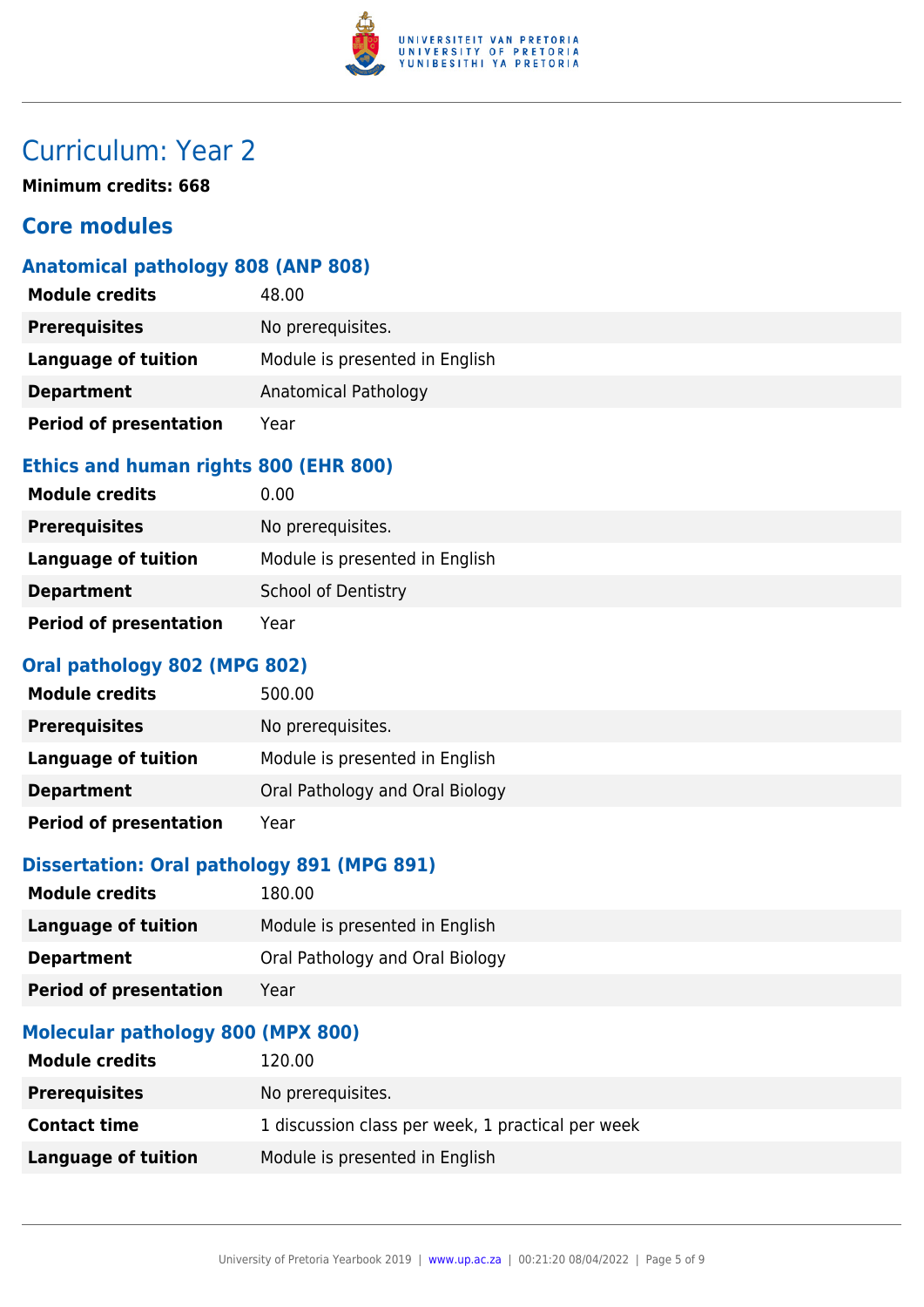

| <b>Department</b> | Oral Pathology and Oral Biology |
|-------------------|---------------------------------|
|-------------------|---------------------------------|

**Period of presentation** Year

### **Applied research methodology 802 (TNM 802)**

| <b>Module credits</b>         | 0.00                                |
|-------------------------------|-------------------------------------|
| <b>Language of tuition</b>    | Module is presented in English      |
| <b>Department</b>             | <b>Health Sciences Deans Office</b> |
| <b>Period of presentation</b> | Year                                |
| <b>Module content</b>         |                                     |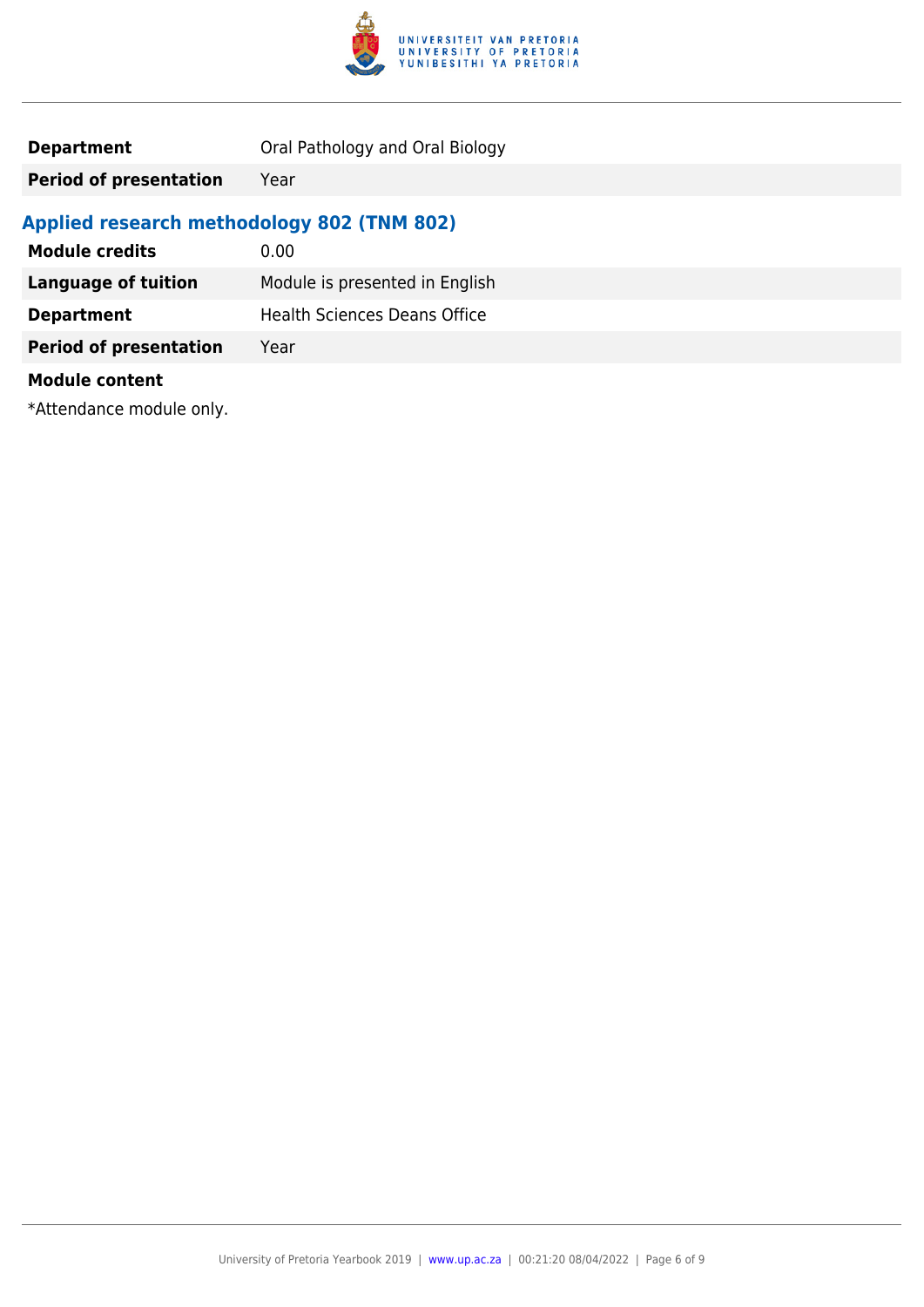

**Minimum credits: 500**

### **Core modules**

#### **Ethics and human rights 800 (EHR 800)**

| <b>Module credits</b>         | 0.00                           |
|-------------------------------|--------------------------------|
| <b>Prerequisites</b>          | No prerequisites.              |
| Language of tuition           | Module is presented in English |
| <b>Department</b>             | School of Dentistry            |
| <b>Period of presentation</b> | Year                           |

#### **Oral pathology 802 (MPG 802)**

| <b>Module credits</b>         | 500.00                          |
|-------------------------------|---------------------------------|
| <b>Prerequisites</b>          | No prerequisites.               |
| Language of tuition           | Module is presented in English  |
| <b>Department</b>             | Oral Pathology and Oral Biology |
| <b>Period of presentation</b> | Year                            |

#### **Dissertation: Oral pathology 891 (MPG 891)**

| <b>Module credits</b>         | 180.00                          |
|-------------------------------|---------------------------------|
| Language of tuition           | Module is presented in English  |
| <b>Department</b>             | Oral Pathology and Oral Biology |
| <b>Period of presentation</b> | Year                            |

#### **Applied research methodology 802 (TNM 802)**

| <b>Module credits</b>         | 0.00                                |
|-------------------------------|-------------------------------------|
| Language of tuition           | Module is presented in English      |
| <b>Department</b>             | <b>Health Sciences Deans Office</b> |
| <b>Period of presentation</b> | Year                                |
| <b>Module content</b>         |                                     |
|                               |                                     |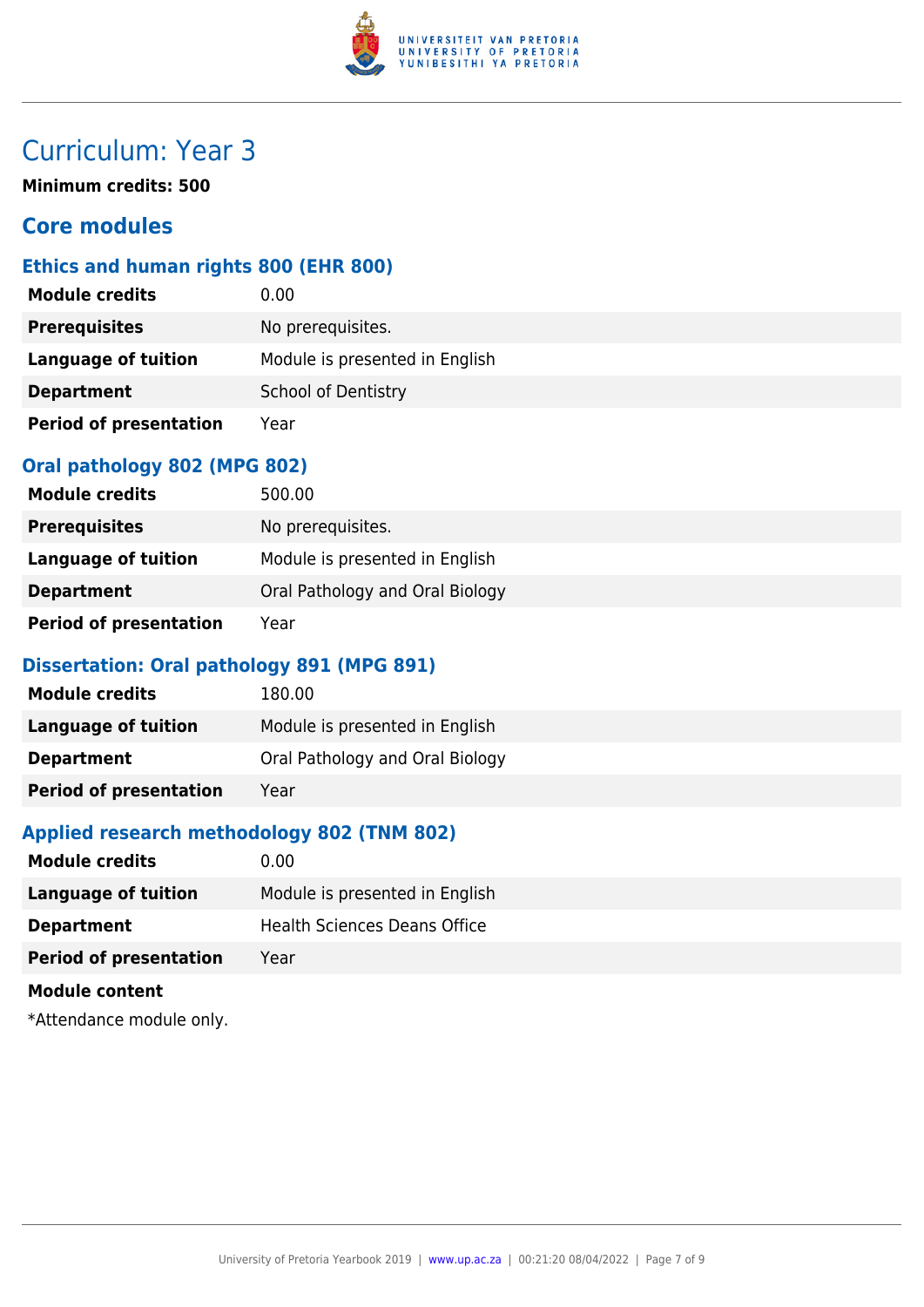

**Minimum credits: 680**

### **Core modules**

#### **Ethics and human rights 800 (EHR 800)**

| <b>Module credits</b>         | 0.00                           |
|-------------------------------|--------------------------------|
| <b>Prerequisites</b>          | No prerequisites.              |
| <b>Language of tuition</b>    | Module is presented in English |
| <b>Department</b>             | <b>School of Dentistry</b>     |
| <b>Period of presentation</b> | Year                           |

#### **Oral pathology 802 (MPG 802)**

| <b>Module credits</b>         | 500.00                          |
|-------------------------------|---------------------------------|
| <b>Prerequisites</b>          | No prerequisites.               |
| Language of tuition           | Module is presented in English  |
| <b>Department</b>             | Oral Pathology and Oral Biology |
| <b>Period of presentation</b> | Year                            |

#### **Dissertation: Oral pathology 891 (MPG 891)**

| <b>Module credits</b>         | 180.00                          |
|-------------------------------|---------------------------------|
| Language of tuition           | Module is presented in English  |
| <b>Department</b>             | Oral Pathology and Oral Biology |
| <b>Period of presentation</b> | Year                            |

#### **Applied research methodology 802 (TNM 802)**

| <b>Module credits</b>                                            | 0.00                                |
|------------------------------------------------------------------|-------------------------------------|
| <b>Language of tuition</b>                                       | Module is presented in English      |
| <b>Department</b>                                                | <b>Health Sciences Deans Office</b> |
| <b>Period of presentation</b>                                    | Year                                |
| <b>Module content</b>                                            |                                     |
| $\mathbf{a}$ is a set of $\mathbf{a}$ in the set of $\mathbf{a}$ |                                     |